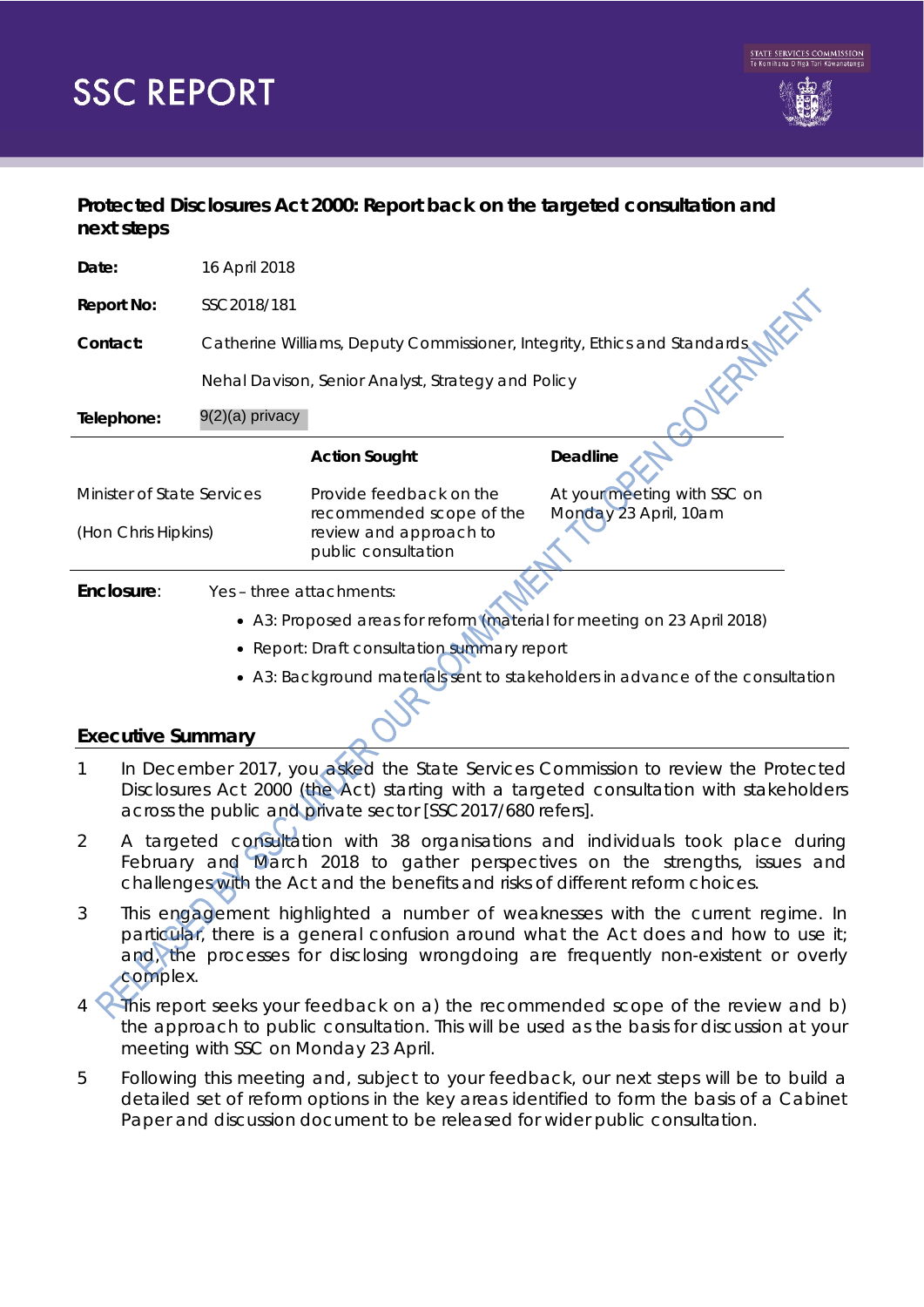### **Recommended Action**

We recommend that you:

- a **note** the contents of this paper *Noted/not noted.*
- b **discuss** this paper with officials and provide feedback on**:** 
	- 5.1.1 Recommended scope of the review
	- 5.1.2 Approach to Cabinet and public consultation process

*Agree/disagree.*

c **note** that the outcome of the discussions at the agency meeting will be used to develop a Cabinet paper and discussion document

*Noted/not noted.*

d **note** that officials will circulate the final consultation summary report to those that participated in the targeted consultation participated in the targeted consultation

*Noted/not noted.*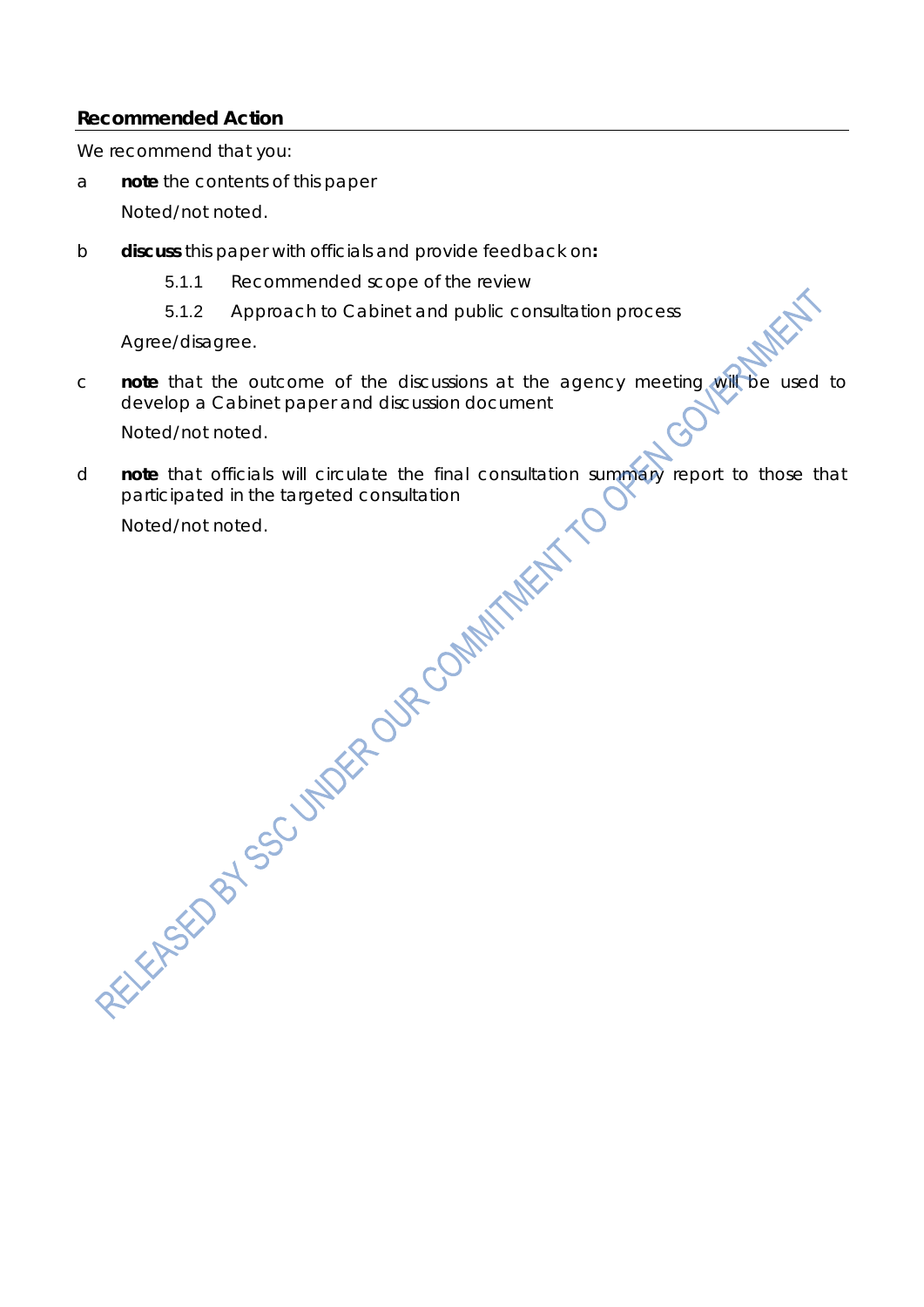### **Purpose of Report**

6 This report provides our advice on the recommended scope of the review and the approach to public consultation. We would like to use this as the basis for discussion at your meeting with SSC on Monday 23 April.

### **Background**

- 7 New Zealand is seen as a world leader in integrity, transparency and openness. It was ranked the least corrupt country in the world, according to Transparency International's 20[1](#page-2-0)7 Corruptions Perception Index released in 2018.<sup>1</sup>
- 8 In line with this this tradition of integrity, New Zealand was one of the first countries in the world to introduce dedicated whistleblower protection legislation in 2000.
- 9 Unlike many other jurisdictions, there is a single law that applies to the public and private sector and a broad range of "employees" are covered, including former employees, contractors and volunteers.
- 10 However, the legislation is now 18 years old and lags behind international practice in a number of areas.<sup>[2](#page-2-1)</sup> It is crucial to address these to maintain our high standards of integrity, while not losing sight of the relevant strengths of our system.
- 11 In December 2017, you asked the State Services Commission to review the Protected Disclosures Act 2000 (the Act) starting with a targeted consultation with stakeholders across the public and private sector [SSC2017/680 refers].
- 12 The targeted consultation gathered perspectives on the objectives of the Protected Disclosures regime; the strengths, issues and challenges with current legislation and practice; and, the benefits and risks of different international approaches to reform (see A3: background materials sent to stakeholders in advance).
- 13 In total, we spoke to 38 organisations and individuals.[3](#page-2-2) This included unions and professional bodies (e.g. PSA), appropriate authorities (e.g. Ombudsman), private and not-for-profit representative bodies (e.g. Business New Zealand, Social Services Providers Aotearoa), public service agencies and academics (Annex 1 provides a full list).
- 14 In addition, a number of interested individuals, including those with experience of using the Act, approached us to share their experiences and we benefited from the diverse perspectives they brought to the table.

## **Summary of consultation feedback**

- 
- 15 The attached report provides an account of the key themes that came out of our conversations. In summary, we heard that the objectives of the Protected Disclosures regime should be to:
	- 15.1 Embed a positive culture around voicing concerns so that employees are able to "speak up", in any circumstance, freely and without fear.
- <span id="page-2-0"></span> <sup>1</sup> Corruptions Perceptions Index 2017 available at[: https://www.transparency.org/news/feature/corruption\\_perceptions\\_index\\_2017](https://www.transparency.org/news/feature/corruption_perceptions_index_2017)

<span id="page-2-1"></span> $2$  Griffith University, Strength of Organisational Whistleblowing Processes – Analysis from Australia and New Zealand, 2017 and Transparency International, National Integrity System Assessment New Zealand 2013

<span id="page-2-2"></span><sup>&</sup>lt;sup>3</sup> We held three workshops and had 16 individual conversations.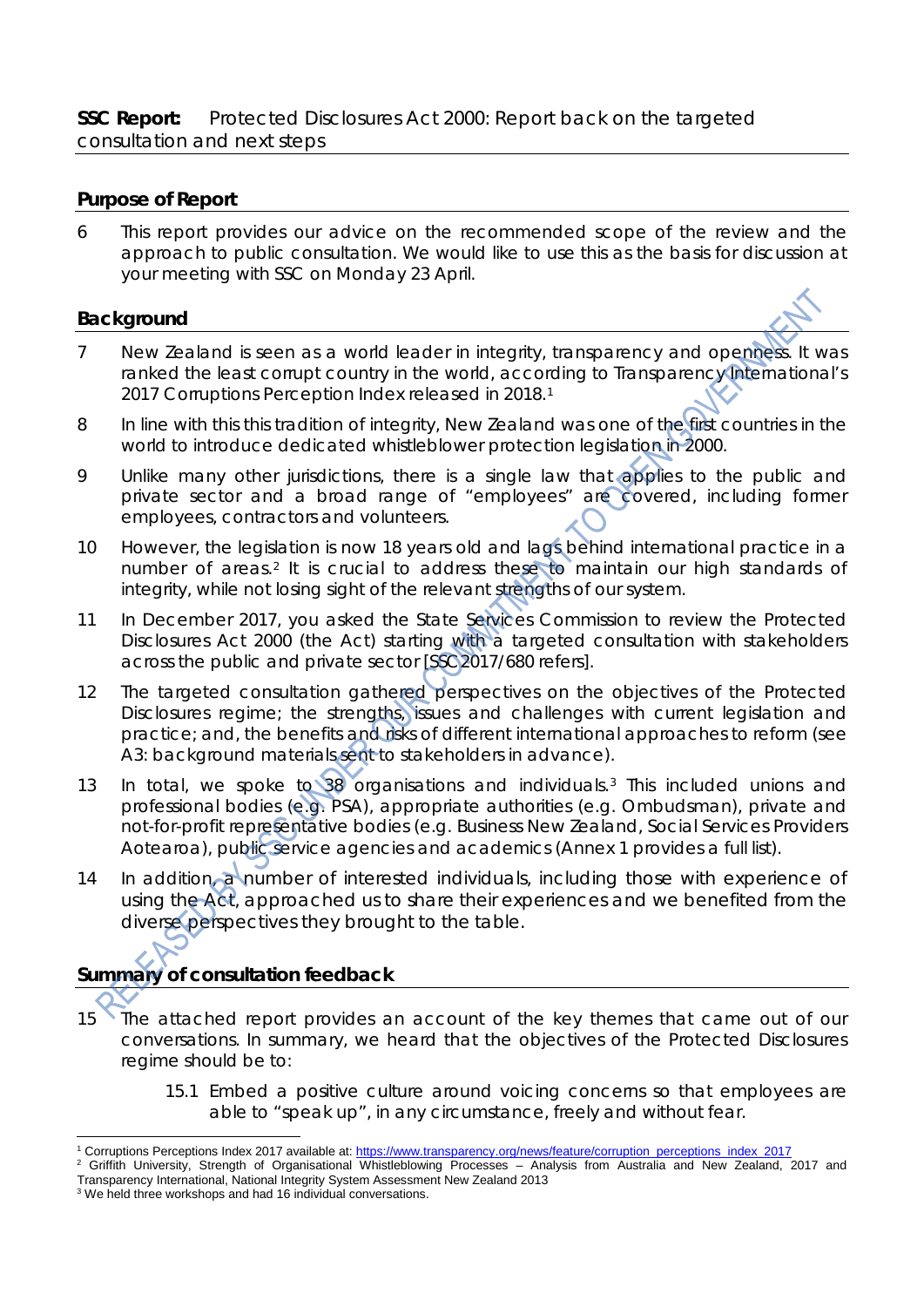- 15.2 Have simple, clear and user-friendly processes for wrongdoing to be reported, detected and investigated.
- 15.3 Ensure consistency with other legislation so that employees and organisations know what channels to use in different circumstances (e.g. when a protected disclosure is made during an employment dispute and there is overlap with Employment Relations legislation).
- 15.4 Minimise inappropriate use of the Act, including for false or misleading allegations.
- 16 A number of weaknesses with the current system were highlighted around:
	- 16.1 Coming forward with concerns (e.g. people are not familiar with the current Act and fear invoking "scary" legislation that could jeopardise their careers)
	- 16.2 Procedures for handling disclosures (e.g. organisations vary significantly in their ability to handle disclosures and the number of external reporting channels are confusing to navigate).
	- 16.3 Support, protections and compensation for those who disclose wrongdoing (e.g. few organisations provide dedicated "wrap-around" support to protect those who come forward from any adverse consequences).

#### **Scope of the review**

- 17 During the consultation, we sought perspectives on the benefits and risks of different international approaches to reform. We then conducted an analysis of how these reform priorities would work together to deliver the biggest improvements to the Protected Disclosures regime.
- 18 In our view, there is an opportunity to amend the legislation to provide a more comprehensive regime in New Zealand. We have identified seven key areas that could be strengthened:
	- 1. **Make it clear when to use the law.** This would involve clarifying the relationship between the Act and related pieces of legislation (e.g. Health and Safety at Work Act 2015) to enable employees and organisations to know which Act to use in different circumstances. This may require changes to the  $\epsilon$  serious wrongdoing" definition in the Act,<sup>[4](#page-3-0)</sup> potentially to broaden the range of reportable wrongdoing, while explicitly excluding purely personal and employment grievances that can be dealt with through other legal channels.

**Make it easy to "speak up" in organisations.** This would consider introducing a new statutory duty for all organisations to have a protected disclosures policy in place that provides information about how a disclosure can be made; the support and protections available; and the steps the organisation will take to investigate concerns. Feedback from the consultation suggested that the obligations may need to be differentiated across the public and private sector (i.e. prescriptive requirements through to high-level principles).

<span id="page-3-0"></span> $\overline{a}$ <sup>4</sup> Under the current Act, an employee may disclose information in accordance with the Act if the information is about "serious wrongdoing" in or by the organisation. This includes unlawful, corrupt or irregular use of public money or resources; conduct that poses a serious risk to public health and safety; or, gross mismanagement by public officials.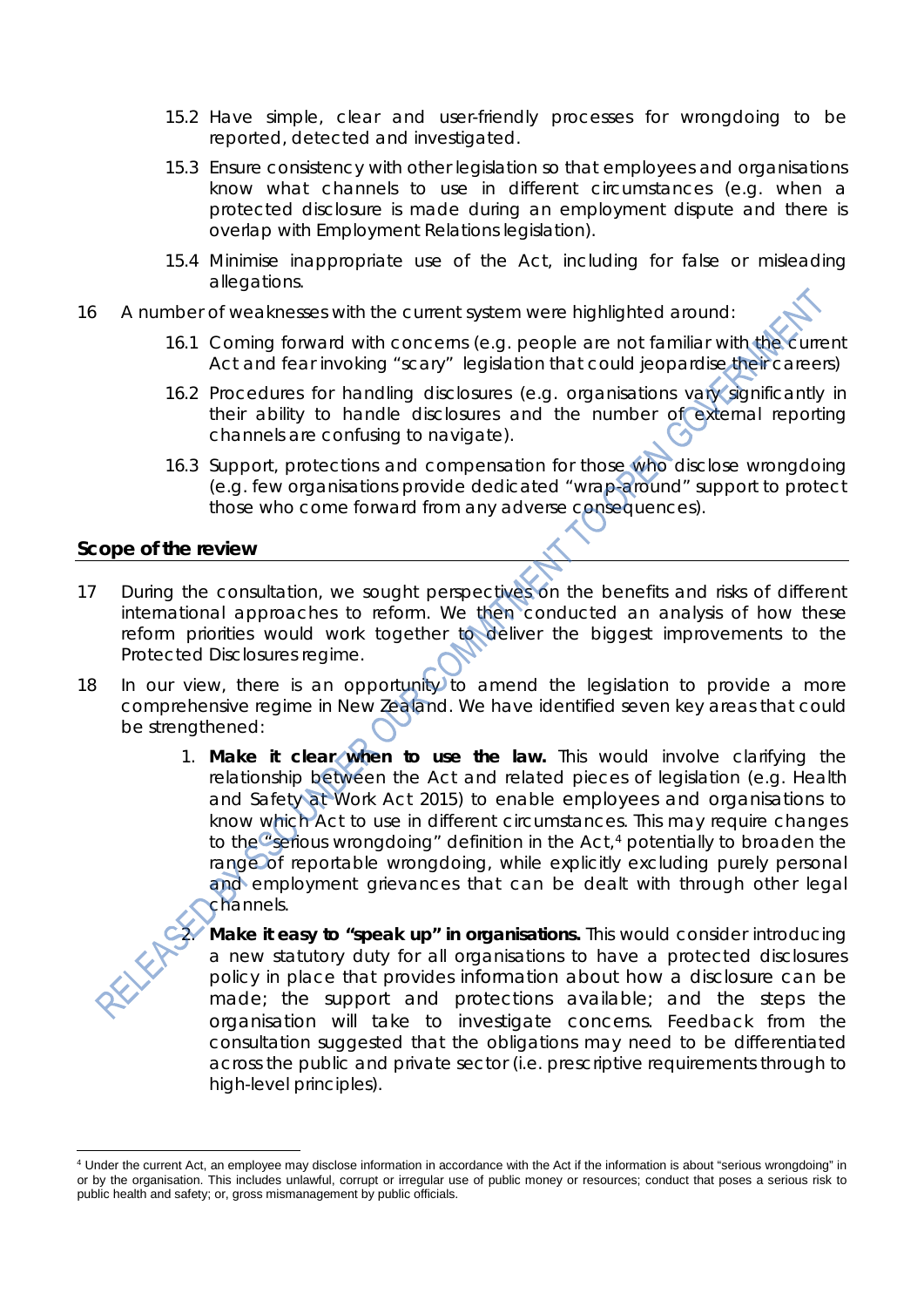- 3. **Make it easy to report concerns externally.** This would focus on ensuring effective reporting channels to external agencies as a back up, or alternative, to reporting inside an organisation. This may require changes to the current set of "appropriate authorities" and the tiered reporting system (which requires individuals to report concerns internally first) to make it easier for people to know who to report to, and when.
- 4. **Protect those who come forward from reprisals.** This would explore strengthening the protections offered to those who report concerns – for example, considering listing and defining forms of retaliation in the legislation (e.g. dismissal, demotion and harassment) or making it a statutory duty for organisations to take reasonable steps from this occurring (e.g. by providing dedicated wrap-around support). Changes in this area will have implications for the obligations placed on organisations (see reform area  $2)$ .
- 5. **Make the path to compensation clearer.** This would explore the remedies available to individuals who suffer adverse consequences as a result of making a disclosure - such as offering interim relief, legal fees and compensation for any detriment suffered. This could involve clarifying or changing current compensation pathways (i.e. via the Employment Relations Act and the Human Rights Act) to make it easier to access and navigate in the context of a protected disclosure.
- 6. **Provide leadership and promote good conduct.** This would explore SSC's leadership role in raising awareness, supporting individuals to navigate the system and enabling organisations to fulfil obligations – e.g. through advice, guidance and training. There are choices around what the right mix of oversight functions would be, and where they could sit, to reinforce good practice across the public and private sector.
- 7. **Enforce standards and penalise non-compliance.** This would consider establishing an enforcement regime to scrutinise organisational practice and punish non-compliance. There are a number of different elements to this – e.g. monitoring compliance with the Act, responding to complaints about potential breaches and taking enforcement action (e.g. formal warnings, penalties and criminal prosecution).
- 19 There are choices around where we should focus our efforts to deliver desired improvements to the regime. The criteria that we consider relevant to the preferred scope of the reforms are:

The degree to which they will give effect to the **objectives** of the Protected Disclosures regime identified during the consultation process (see 15.1-15.4)

- 19.2 The degree to which the reforms are likely to introduce new **risks or unintended consequences** that could cause challenges in implementation
- 19.3 The **compliance cost on employers** across the public and private sector
- 19.4 The **cost of establishing the infrastructure** to support implementation of reforms
- 19.5 The amount of evidence and insights we have on **"what works"**
- 20 In our view, reforms in areas 1-6 would be a strong first step in getting the foundations right and driving improvements across the board:
	- 20.1 It would bring our legislation in line with international practice in key areas including requiring organisations to have clear and simple procedures in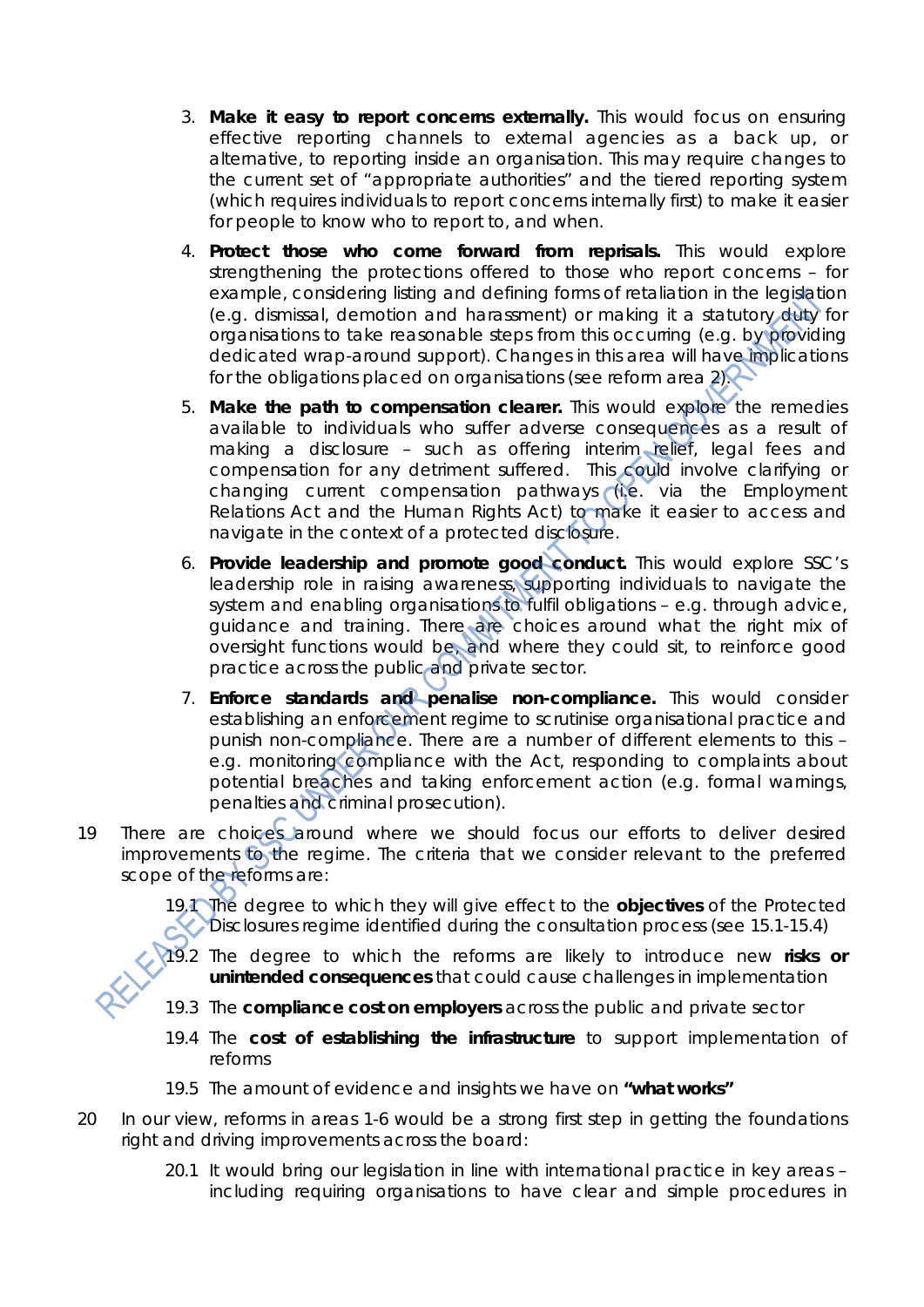place; ensuring effective "back up" channels for reporting concerns externally; and, improving the support and protections available to individuals who "speak up".

- 20.2 At the same time, it takes account of New Zealand's already high standards of integrity relative to other jurisdictions and therefore places emphasis on promoting and enabling good conduct rather than deterring and penalising non-compliance through a strong enforcement regime.
- 21 This approach may be challenged by some experts and parts of the public on whether it has enough "teeth" to drive improvements (i.e. reform area 7).
- 22 In our view, changes in this area are not desirable at this stage for the following reasons:
	- 22.1 **Information and awareness raising is the preferred model for building buy-in**  and improving compliance. In our view, the legislation should aim to promote good conduct and make it easy for organisations to do the right thing rather than encourage minimum compliance through deterrence and penalties. This is supported by the Legislation Design and Advisory Committee (LDAC), which recommends that the least coercive approach to improving voluntary compliance should be adopted.<sup>5</sup>
	- 22.2 **We have limited knowledge about "what works" in relation to stronger enforcement mechanisms.** Although some jurisdictions have taken steps in this direction, the approach to legislation (i.e. whether there is a single law for the public and private sector) and enforcement varies significantly (e.g. from fines through to imprisonment) $6$  and we do not have substantive evidence about which have proven most effective.
	- 22.3 **Enforcement measures did not emerge as a major priority for reform during the targeted consultation**. The consensus was that enforcement measures were not as critical to driving improvements in New Zealand to the same degree as they are in countries with high levels of wrongdoing and crises of public confidence. In these countries, a strong regulatory regime acts as an important mechanism to compensate for ineffective processes and procedures for reporting concerns.
- 23 Given these considerations, we recommend that the State Services Commission monitor implementation of the reforms and evaluates the extent to which they are delivering desired improvements before initiating a process to assess the value of stronger interventions to ensure compliance.

## **Next steps**

- 24 We would like your feedback on the proposed scope of the review, and whether there are any other reform areas you would like us to focus on.
- 25<sup> After</sup> your feedback, our next step would be to develop detailed options for change under each reform area and consider how these would work together as a coherent package, recognising that changes in one area will have implications elsewhere in the regime. This will form the basis of a Cabinet Paper and public discussion document.

<span id="page-5-0"></span><sup>5</sup> See Legislation Design and Advisory Committee Guidelines: 2014 edition

<span id="page-5-1"></span><sup>6</sup> Wolfe, Worth, Dreyfus, Brown, "Whistleblower Protection Laws in G20 Countries: Priorities for Action", September 2014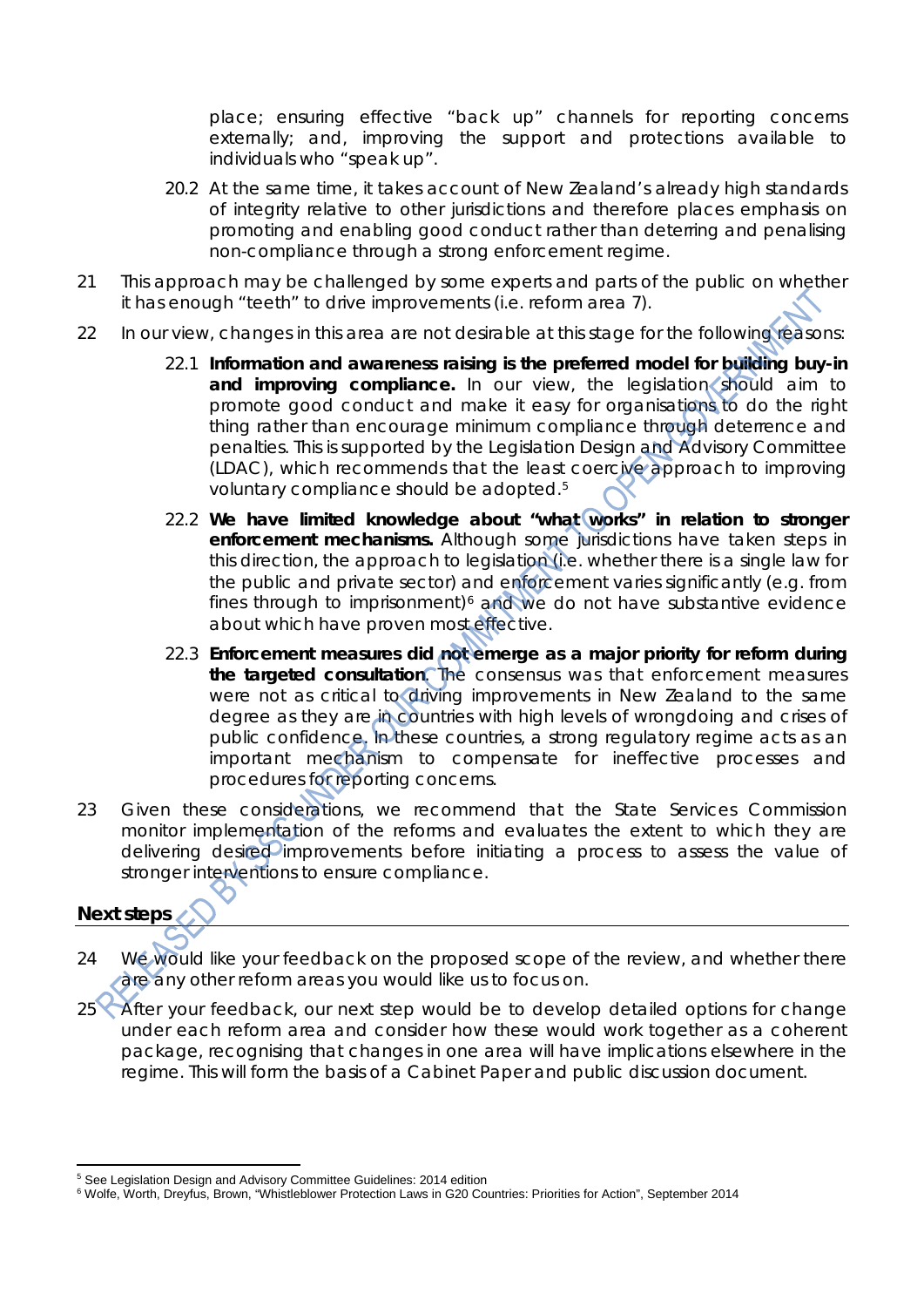#### *Cabinet Paper*

- 26 A Cabinet paper will be required to obtain agreement to undertake a public consultation on the preferred options. This would describe the options considered, seek in-principle agreement to the preferred approach and set out plans for consulting the public, including the draft discussion document.
- 27 The State Services Commission can provide you with a draft Cabinet paper and discussion document in June. After we have incorporated your feedback, indicative timelines are as follows:
	- 27.1 Mid-June Ministerial Consultation on the Cabinet Paper
	- 27.2 July Lodge the paper with the Cabinet Office and discuss at a Cabinet Committee (either at the Government Administration and Expenditure Review Committee or Economic Development Committee)
	- 27.3 August-September Public consultation (see next section)

#### *Public consultation*

- 28 We recommend that the next stage of public consultation invites feedback on the proposed options for change to improve the likelihood of successful implementation. This could involve:
	- 28.1 Releasing a public discussion document setting out options for change and inviting submissions over a 6-8 week period.
	- 28.2 Running workshops for specific groups during the submission period for example, employers, unions and front-line implementers.
	- 28.3 Using social media to reach groups who have strong views on how the regime could be improved.
	- 28.4 Analysing submissions and finalising reform proposals before proceeding to final Cabinet policy approvals.
- 29 This consultation process would be broader than a legislative change process, which channels consultation towards the end of the process (i.e. during the exposure draft), and narrower than a fully co-produced reform process (i.e. partnering with the public early on to build a preferred solution).
- 30 In our view, this would be the most effective method for gathering meaningful public input into the proposed reforms for the following reasons:

30.1 It provides for broad engagement with specific groups who have an interest in how the reforms will work in practice and those who have had experience of using the legislation.

- 30.2 It would allow us to test the feasibility of different options for change, iron out potential implementation issues and increase the likelihood of successful implementation.
- 30.3 It is cost and time-effective and would allow the legislation to be amended within current timeframes (see Annex 2)
- 31 Once you have provided feedback on the approach to public consultation, we will develop a plan and include it in the draft Cabinet paper.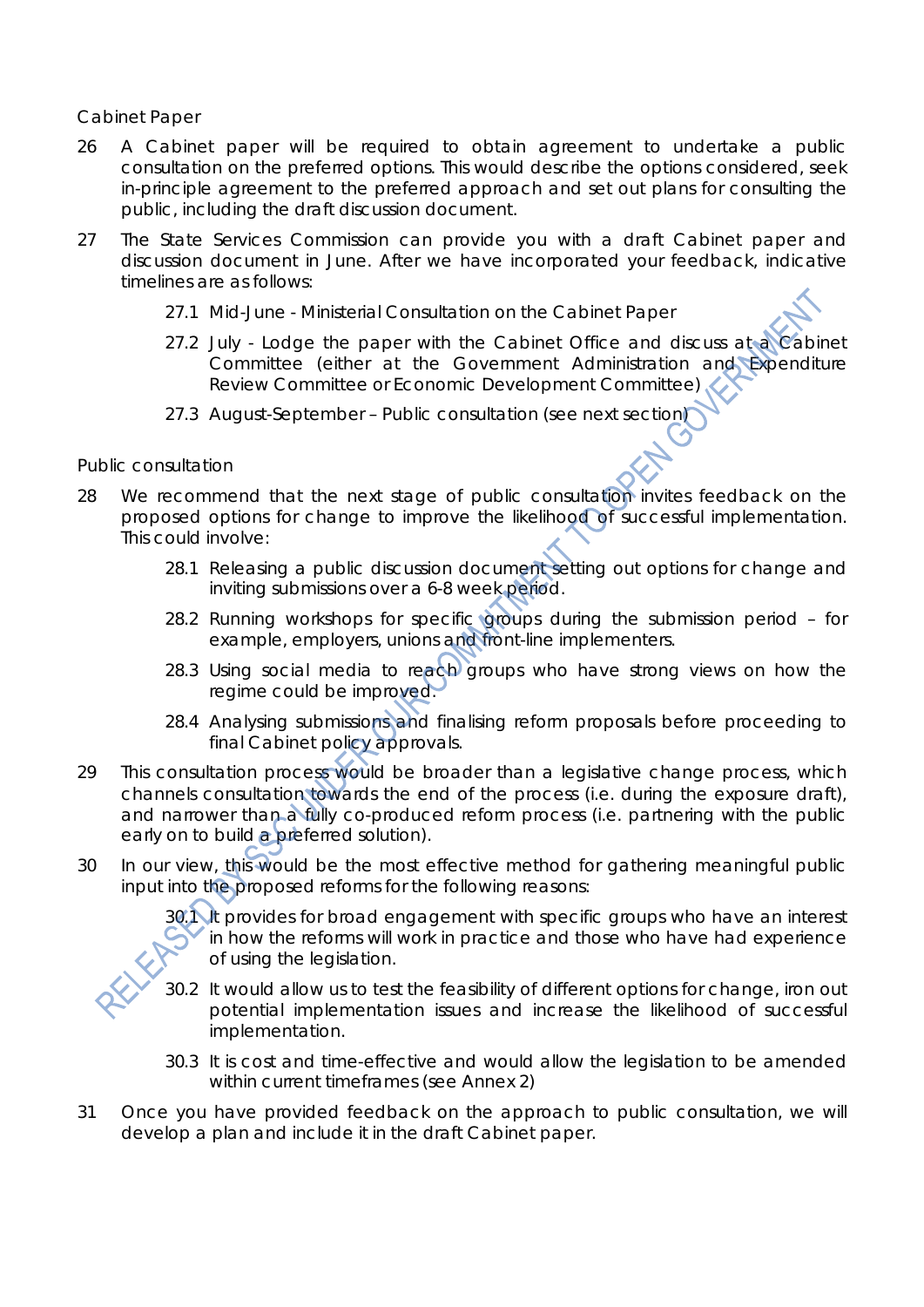#### *Communications*

32 The targeted consultation summary report will be circulated to participants and made available to interested parties on the SSC website. You may also wish to share it with your cabinet colleagues.

#### **Risks**

- 33 **International research on whistleblower protections.** The SSC is a partner organisation on Whistling While They Work 2, a research programme led by Griffith University to identify best practice principles for organisational responses to managing disclosures across Australian and New Zealand workplaces. The research is at too early a stage for findings to be available. It is possible that some findings may support a different direction to what we have recommended in some areas. We are working with Griffith University to have preliminary New Zealand results reported in September, so they can be discussed as part of the consultation process. Griffith have indicated that previous research suggests that higher priority needs to be placed by organisations and regulators on a proactive obligation to support and compensate individuals. This is in contrast with regimes that rely primarily on punishing criminal reprisals which, while it may play a role, is more difficult and can only ever have limited effectiveness in achieving the intended outcomes. This is consistent with our recommended scope. However, it is important, in their view, to think about how to ensure that organisations have good policies, and implement them. This could be done through a range of approaches, of which penalties (which we are not recommending), could be one.
- 34 **Costs:** Changing the existing regime may require a budget bid e.g. in relation to ensuring SSC has sufficient resources to provide leadership and promote good conduct. As we develop detailed policy proposals, we will provide cost information on the different reform options.
- 35 **Compliance burden.** New statutory obligations will introduce a compliance cost and could cut across existing regulations for organisations (e.g. health and safety). Smaller businesses and NGOs may require additional support in navigating obligations. We will work with other agencies and business to understand how new obligations will work alongside existing obligations and the appropriate level of support to make it easy for organisations to comply.
- 36 **Impact on legislation administered by other agencies.** Any amendments to the "serious wrongdoing" test and compensation arrangements in the Act will have implications for legislation administered by other agencies and may lead us to recommend changes in other areas. We will work closely with relevant agencies – particularly MBIE (on the Health and Safety at Work Act 2015 and Employment Relations Act 2000) to identify overlaps between different regimes and the changes that might be necessary.
- Long-term cultural change: Changes to the Protected Disclosures Act are an important first step in encouraging a "speak up" culture. However, there are no quick fixes or solutions. Feedback from the consultation highlighted that legislative reform needs to be supported by non-regulatory approaches to raising awareness and shifting cultural attitudes over the long-term, (e.g. SSC's model standards, issued in July 2017, to set expectations in the public sector around speaking up).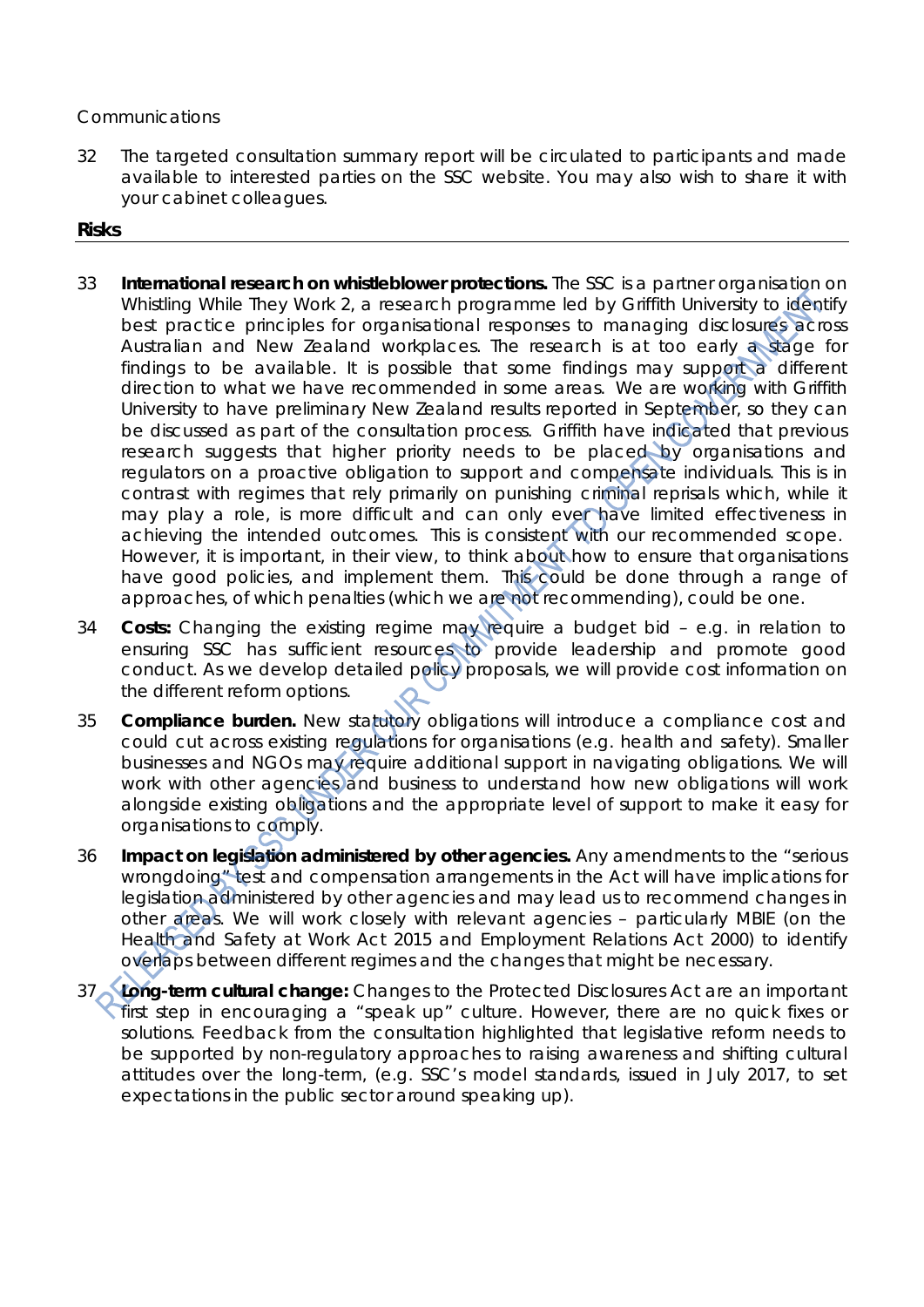#### **Recommendations**

- 38 It is recommended that you:
	- 38.1 **note** the contents of this paper
	- 38.2 **discuss** the paper with officials and provide feedback on:
		- **(i)** Recommended scope of the review

**(ii)** Approach to Cabinet and public consultation process

- 38.3 **note** that the outcome of the discussions at the agency meeting will be used to develop a Cabinet paper and discussion document used to develop a Cabinet paper and discussion document
- 38.4 **note** that officials will circulate the final consultation summary report to those that participated in the targeted consultation

**Yes/No**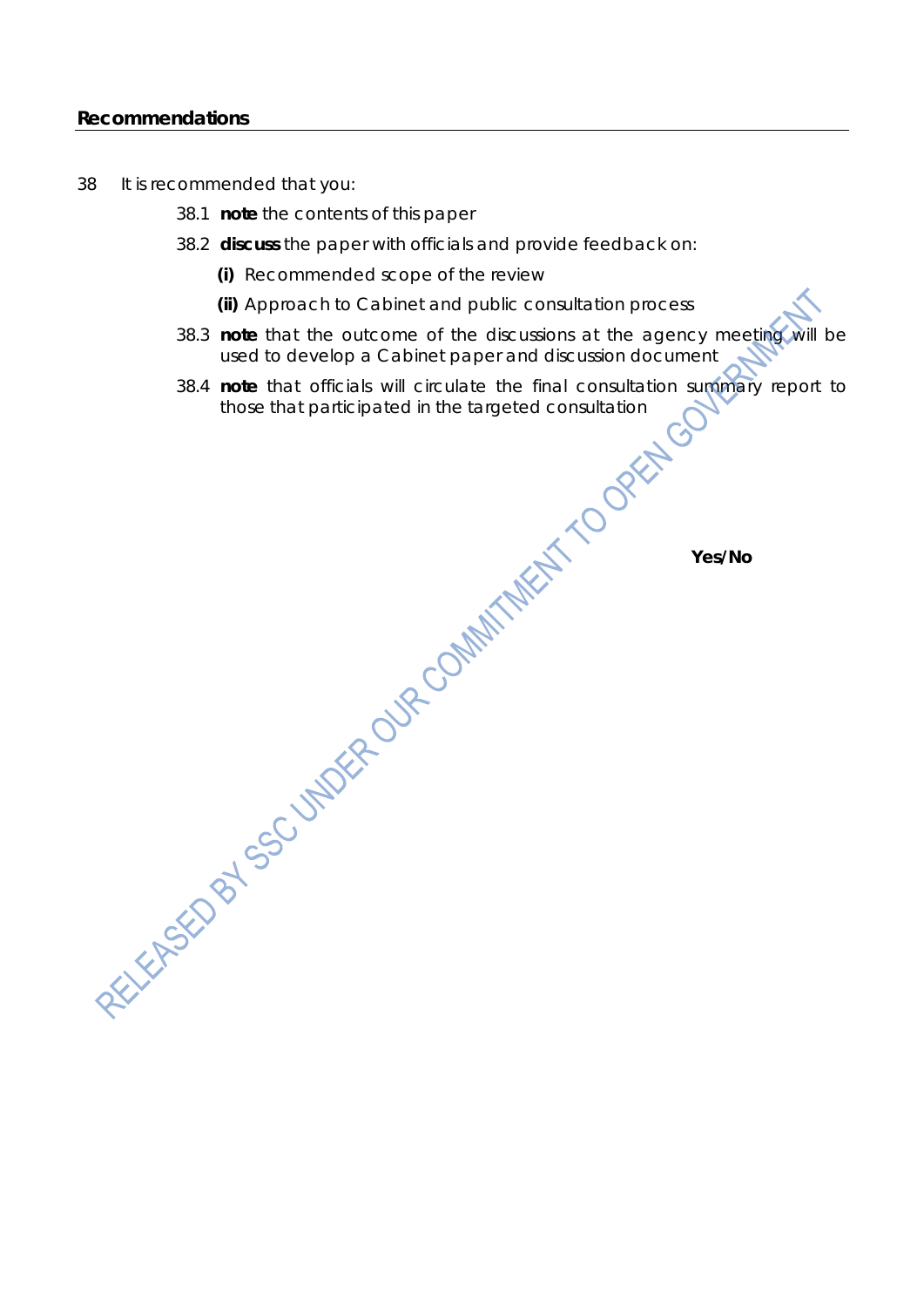**Annex 1: Targeted consultation participants** 

| Who we spoke to         |                                                            |  |  |  |
|-------------------------|------------------------------------------------------------|--|--|--|
| Unions and professional | <b>Public Services Association</b>                         |  |  |  |
| bodies                  | Institute of Directors                                     |  |  |  |
|                         | Institute of Internal Auditors                             |  |  |  |
|                         | New Zealand Nurses Organisation                            |  |  |  |
| Private sector          | <b>Business New Zealand</b>                                |  |  |  |
|                         | <b>KPMG</b>                                                |  |  |  |
|                         | Te take O Te Tangata - Health and Safety Legal Consultants |  |  |  |
|                         | New Zealand Shareholders Association                       |  |  |  |
| Voluntary and           | Social Services Provider Aotearoa                          |  |  |  |
| community sector        | Hui E!/Community Aotearoa                                  |  |  |  |
| Oversight authorities   | <b>Health and Disability Commissioner</b>                  |  |  |  |
|                         | Serious Fraud Office                                       |  |  |  |
|                         | Privacy Commission                                         |  |  |  |
|                         | The Ombudsman                                              |  |  |  |
|                         | Office of the Controller and Auditor General               |  |  |  |
|                         | Inspector-General of Intelligence and Security             |  |  |  |
|                         | Parliamentary Commissioner for Environment                 |  |  |  |
|                         | <b>Independent Police Conduct Authority</b>                |  |  |  |
| Agencies and wider      | Ministry of Justice                                        |  |  |  |
| public sector           | <b>New Zealand Police</b>                                  |  |  |  |
|                         | Department of Corrections                                  |  |  |  |
|                         | <b>MBIE</b>                                                |  |  |  |
|                         | New Zealand Defence Force                                  |  |  |  |
|                         | Crown Law                                                  |  |  |  |
|                         | <b>Education Review Office</b>                             |  |  |  |
|                         | Capital and Coast District Health Board                    |  |  |  |
| Academics and experts   | <b>Victoria University</b>                                 |  |  |  |
|                         | Griffith University                                        |  |  |  |
|                         | <b>RMIT University</b>                                     |  |  |  |
|                         | Transparency International                                 |  |  |  |
|                         | Institute of Business Ethics                               |  |  |  |
| Individuals             | 5 Individuals with experience of making a disclosure       |  |  |  |

**PELLINSKOSU**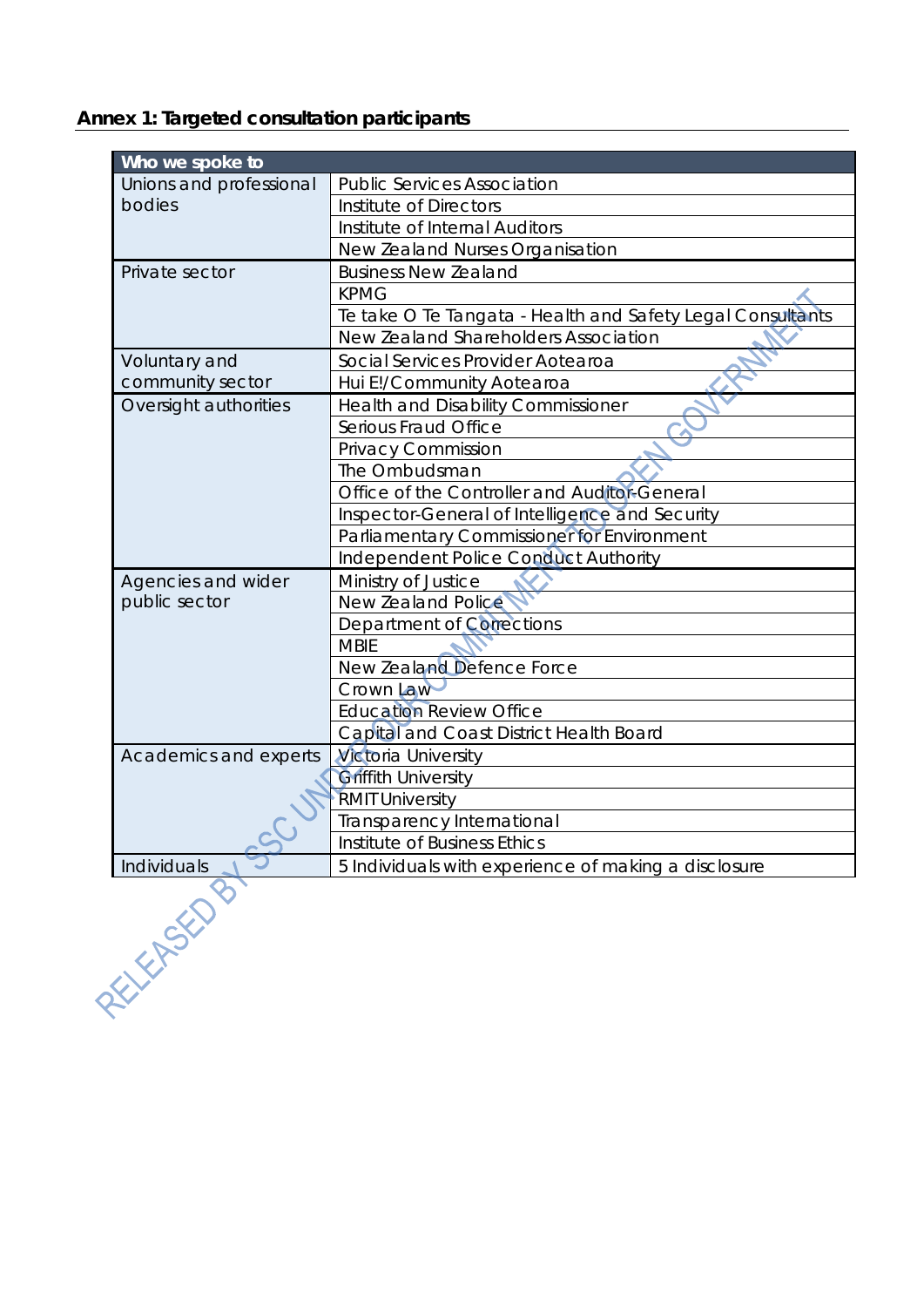### **Annex 2: Indicative timelines**

The table below provides indicative timelines for the review, which have been modified in some areas to allow more time for detailed policy development and consultation with relevant departments and key stakeholders, as this is a complex area of legislation with implications for all employers in New Zealand.

However, the overall timeframes remain unchanged. This is based on an assessment that the amended legislation will be a medium sized bill, of medium complexity.  $\mathcal{L}$ 

| <b>Date</b>                     | <b>Deliverable</b>                                                                                                                                                             |  |  |
|---------------------------------|--------------------------------------------------------------------------------------------------------------------------------------------------------------------------------|--|--|
| April - June 2018               | Policy process - development of options for change,<br>consultation with relevant Departments and key stakeholders<br>and draft papers (Cabinet Paper and discussion document) |  |  |
| July                            | Papers at a Cabinet Committee to seek approval on the<br>preferred options for change and approach to public<br>consultation                                                   |  |  |
| August 2018 -<br>September 2018 | Formal public consultation process                                                                                                                                             |  |  |
| October-November<br>2018        | Analysis of consultation feedback and finalise proposals to<br>put to Cabinet                                                                                                  |  |  |
| December 2018                   | Paper and Regulatory Impact<br>Final Cabinet approvals<br>Statement to Cabinet                                                                                                 |  |  |
| January-March 2019              | Final drafting instructions to PCO                                                                                                                                             |  |  |
| September 2019                  | Introduction and First Reading                                                                                                                                                 |  |  |
| April 2020                      | Report from Select Committee                                                                                                                                                   |  |  |
| End May 2020                    | Date of enactment                                                                                                                                                              |  |  |
| <b>July 2020</b>                | Date of commencement                                                                                                                                                           |  |  |
| REFERENCES C                    |                                                                                                                                                                                |  |  |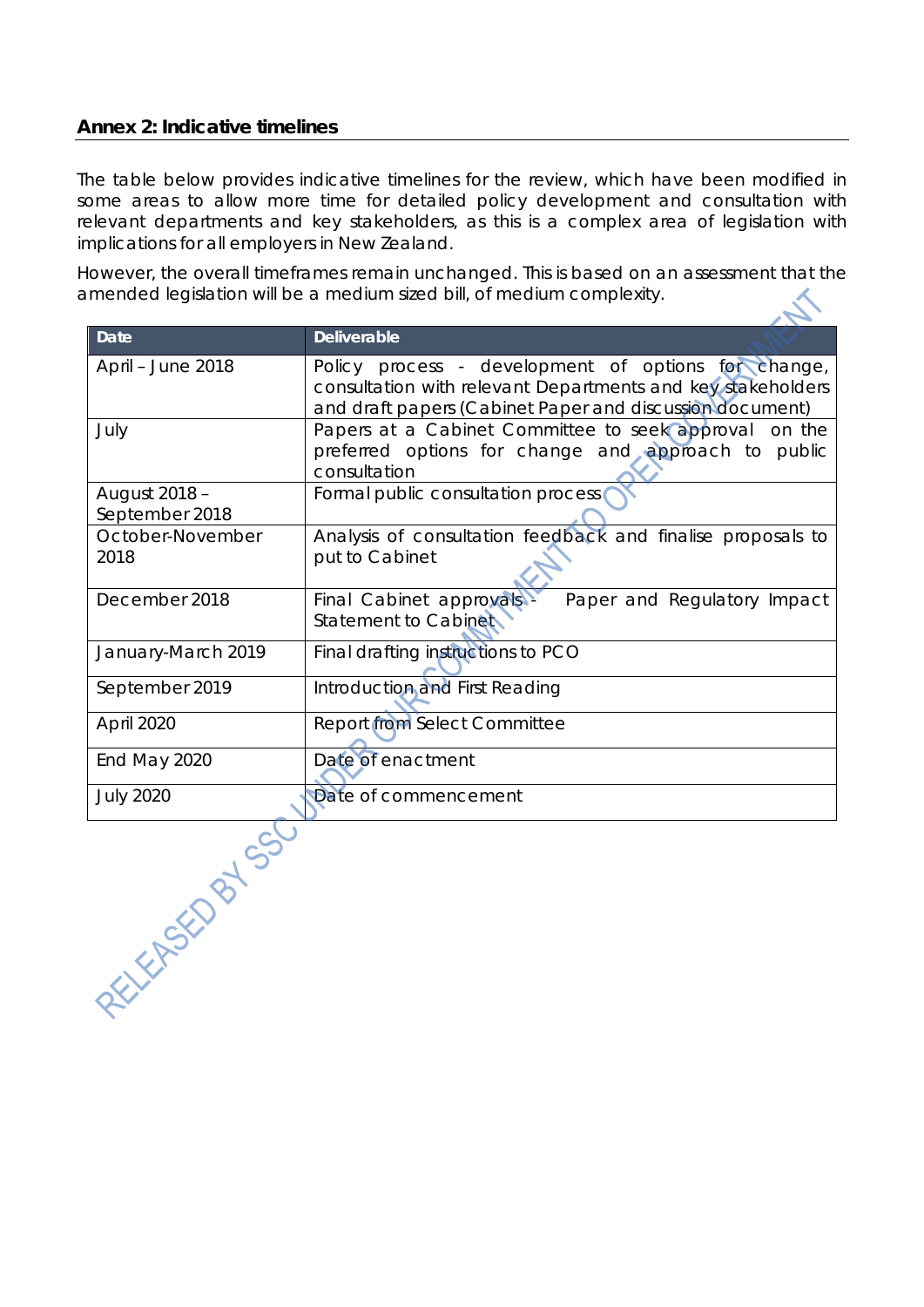## **Building public confidence in the integrity of government and business in New Zealand** *Review of the Protected Disclosures Act 2000*

## **Purpose of the consultation**

- The Minister of State Services has asked the State Services Commission to undertake a review of the Protected Disclosures Act 2000.
- However, as you know well, questions have been raised as to whether New Zealand's legislation is working effectively and whether it lags behind international practice in a number of key areas. Getting this right is critical to maintaining public confidence in the integrity of government and business in New Zealand.
- As a first step, we would like to talk to you and a select group of stakeholders to understand your perspective and develop a view on the key issues before providing advice to Government for their consideration.

## **AIMS OF THE PROTECTED DISCLOSURES REGIME**

## **KEY FEATURES AND ISSUES**

- In your view, what should be the key objectives of the Protected Disclosures regime?
- What would success look like in the short (2 years) and long-term (10 years)?
- What would future generations want?
- What are the key risks and unintended consequences we should be aware of?

**The Purpose of the current Act is to promote the public interest by:**

- **Facilitating the disclosure and investigation of serious wrongdoing in the workplace**
- **Protecting employees who report concerns**



## **HOW THE LEGISLATION CURRENTLY WORKS**

- In your experience, how are disclosures handled in organisations? What works well? What works less well?
- How do people interact with the legislation? How does it influence practice?
- How are different parties treated in the process? I.e. the whistleblower, organisation and the individual named in a disclosure?
- In your view, what are the key issues and challenges we need to be aware of?
- The Act applies to both the **public and private sector**.
- **"Serious wrongdoing"** includes unlawful, corrupt or irregular use of public money or resources; conduct that poses a serious risk to public health and safety; or, gross mismanagement by public officials.
- **Current employees, former employees, homeworkers, contractors, secondees and volunteers** can all report wrongdoing.
- Disclosures are protected if the information is about **serious wrongdoing** and the individual believes on reasonable grounds that the **information is true or likely to be true**.
- Disclosures must be made in accordance with an **organisation's internal procedures**. Public sector organisations are required to have these internal procedures (it is discretionary for the private sector).
- The Act lists a number of **"appropriate authorities"** to whom a disclosure can be made in certain circumstances (including the Ombudsman and State Services Commissioner).
- The **protections offered to employees** include: confidentiality, immunity from civil and criminal proceedings and personal grievance against retaliation under the Employment Relations Act and remedies for victimisation under the Human Rights Act.
- $\triangleright$  These protections don't apply if employees know the allegations to be false or act in **"bad faith".**
- The **Ombudsman** can provide information to an employee on making a protected disclosure and, in some cases, take over an investigation in a public sector organisation.

### **Research suggests that:**



## **AREAS THAT ARE NOT COVERED IN THE LEGISLATION**

**There are no specific requirements on organisations to:**

**Follow up on disclosures and investigate** alleged wrongdoing in a timely manner.

**Establish procedures to assess the risk of reprisals** occurring against whistleblowers.

**Provide dedicated redress, support or compensation** to individuals who suffer retaliation or detriment

**Establish a system to record and track reports** of wrongdoing.

- There are **no penalties for those who breach protections for whistleblowers** or undertake reprisals.
- □ There are **no obligations on whistleblowers to cooperate** during the course of the investigation.

**People are unclear about how to make a disclosure, what it means and 1 2the support that is available**

The New Zealand government ranks below most Australian public sector jurisdictions in relation to the strength of organisational processes for dealing with disclosures internally such as incident tracking, risk assessment, dedicated support and remediation (Griffith University, 2016). **People do not have confidence that their organisations will act on their concerns.** 

A number of whistleblowers encounter inaction, which perpetuates the belief amongst employees that there is no point in flagging concerns (Transparency International, 2013).

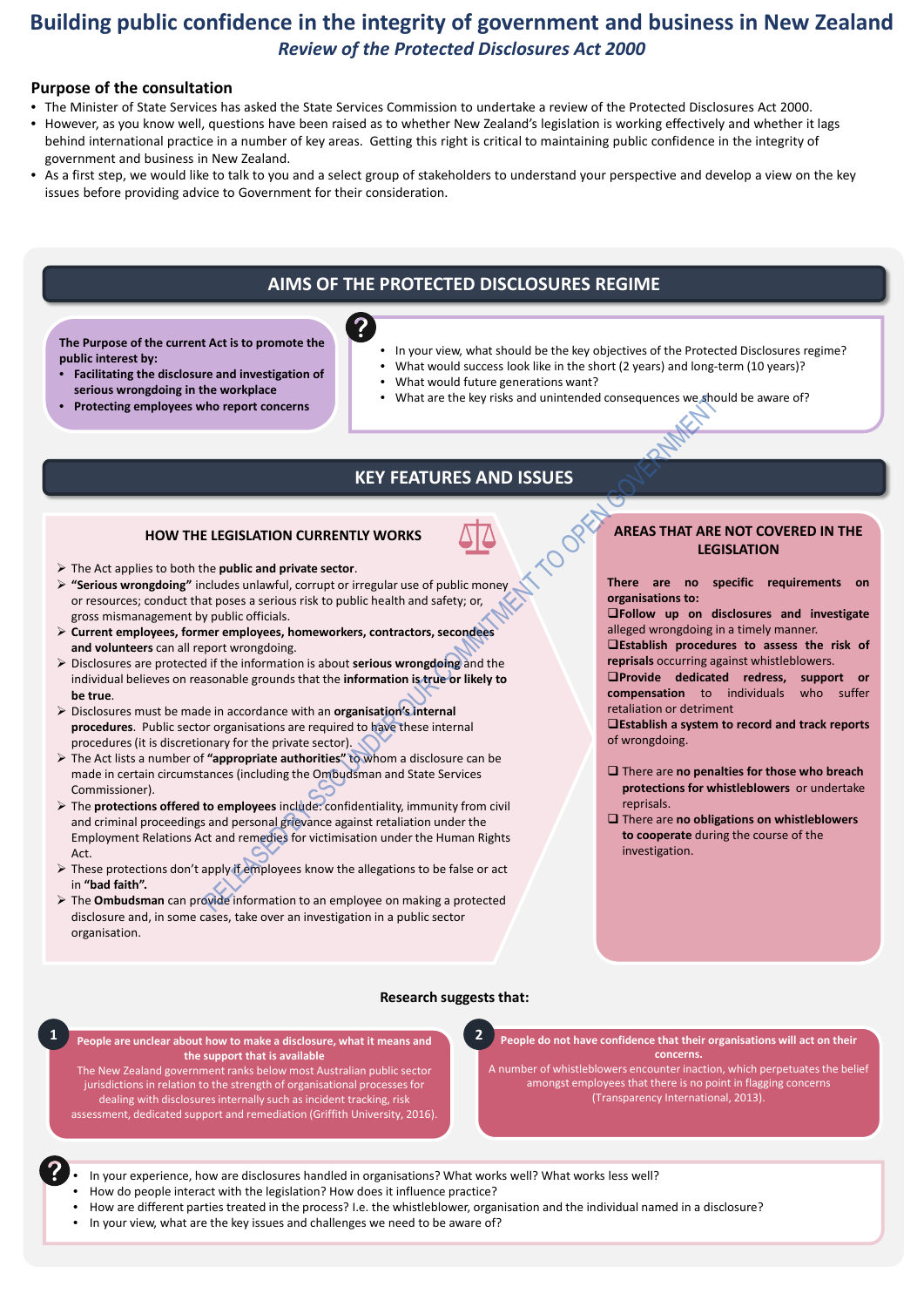## **What will happen next?**

- The work and outputs from these discussions will be promptly circulated.
- Feedback from this consultation process will shape our advice to the Government on the key issues for their consideration.

## **POTENTIAL AREAS FOR REFORM**

- Are there any other dimensions you believe the State Services Commission should consider?
- What are the benefits and risks of different approaches?

?

**There are a number of areas that could be reformed to provide for a more comprehensive regime in New Zealand. We are interested in your views on the benefits and risks of different international approaches to help us form a position on priorities and potential improvements.**

- Which reforms would make the biggest difference in New Zealand?
- How can we ensure a coherent relationship between any changes made?

## **STANDARDS FOR ORGANISATIONAL PROCEDURES**

*In Australia and Canada, the legislation requires federal public service agencies to have procedures in place to deal with disclosures and imposes some specific requirements around internal reporting channels, the manner in which investigations are undertaken and timeliness.* 

Should standards for dealing with disclosures internally be mandated for all organisations (public and private)? If so, what form could these take?

#### **EXTERNAL REPORTING CHANNELS**

*The UK and Australia operate a tiered system in which employees must first exhaust internal channels before reporting to a designated external authority. In Canada, public sector employees can choose to report internally or directly to the Public Sector Integrity Commissioner at any time.* 

What would be the benefits and risks of these different approaches in New Zealand? When and how should different reporting channels be used?

#### **PROTECTIONS AGAINST RETALIATORY ACTION**

*The Australian Commonwealth legislation lists and defines different forms of retaliation and makes it a statutory duty for public sector organisations to assess the risk of retaliation occurring and to take reasonable steps to protect employees from this.* 

Should organisations be expected to establish support mechanisms that proactively minimise the risk of retaliation occurring? How could this be implemented across the public and private sector?

#### **COMPENSATION ARRANGEMENTS**

*Canada's legislation includes a comprehensive list of remedies overseen by a dedicated reprisals appeals body - the Public Servants Disclosure Protection Tribunal - which is responsible for investigating and processing retaliatory action taken against whistleblowers.* 

Is there a need to enhance compensation arrangements in the legislation? If so, what other remedies could be offered?

#### **WHO CAN MAKE A DISCLOSURE**

*Some countries take a broader view of the legislation and explicitly link it to the wider public interest of detecting wrongdoing in the first place (with some calling their legislation the "Public Interest Disclosures Act"). Anyone who witnesses wrongdoing is therefore encouraged to speak up whether or not they are on the payroll. E.g. in Canada, members of the public can also report alleged wrongdoing in the federal public sector.* 

Is there value in extending protections to a wider range of people? If so, who else should be covered?

> What would be the benefits and risks of introducing rewards and incentives to encourage people to report wrongdoing?

#### **SERIOUS THRESHOLD TEST**

*UK legislation strikes a balance between being overly prescriptive (which places the onus on the individual to determine whether an activity constitutes a "serious" violation) and overly relaxed, which may encourage unlimited disclosures (OECD, 2016).* 

Should the "serious threshold" test for reporting wrongdoing be re-considered? If so, what other activity should be covered?

#### **OVERSIGHT BODY**

*In Australia, the Federal Government has established an Expert Advisory Panel to consider options for a "onestop shop" Whistleblower Protection Authority with broad powers to support whistleblowers, assess allegations, investigate reprisals and set standards for organisations.*

What would be the benefits and risks of establishing a similar body in New Zealand? What functions could it perform?

#### **ANONYMITY**

*Australia, the UK and Ireland allow for anonymous disclosures (in some cases, via hotlines and web platforms).* 

What would be the benefits and risks of protecting anonymous disclosures in New Zealand?

#### **BAD FAITH CLAUSE**

*Greece, Portugal, Ireland and the UK have removed the "bad faith" clause on the basis that it could disincentivise employees coming forward.* 

What would be the benefits and risks of this approach in New Zealand?

#### **CONFIDENTIALITY**

*In the Australian Commonwealth, the Act prohibits the release of any information by anyone to anyone (including to a court or tribunal) which might identify or disclose the identity of the whistleblower. There is a penalty of six months' imprisonment or a fine for revealing the identity of a whistleblower.*

Is there a need to enhance the confidentiality provisions in the current Act? What trade-offs might we need to consider?

#### **PENALTIES FOR RETALIATION**

*Twenty-two OECD countries have penalties in place for retaliation against whistleblowers which range from disciplinary actions to fines and imprisonment (E.g. in Australia, reprisals carry a penalty of a maximum of two years' imprisonment).*

Should penalties for retaliatory action be explored? What form could these take?

#### **INTERNAL MONITORING**

*In Canada, the legislation requires public service chief executives to report annually to the Office of the Chief Human Resources Officer. The legislation also requires the Public Sector Integrity Commissioner to table a separate report to Parliament that highlights any systemic problems it has become aware of.*

Should organisations be required to establish an internal reporting system and provide annual reports to an oversight body?

#### **REPORTING TO THE MEDIA**

*In the UK, Australia and Canada, employees can disclose directly to the media in certain circumstances (e.g. the risk is imminent, there is insufficient time to make a disclosure through other means or agencies fail to act).*

What would be the benefits and risks of allowing disclosures to the media?

## **REWARDS**

*Several federal US laws provide whistleblowers with financial rewards when they submit information that helps the government recover funds from companies or individuals committing fraud.*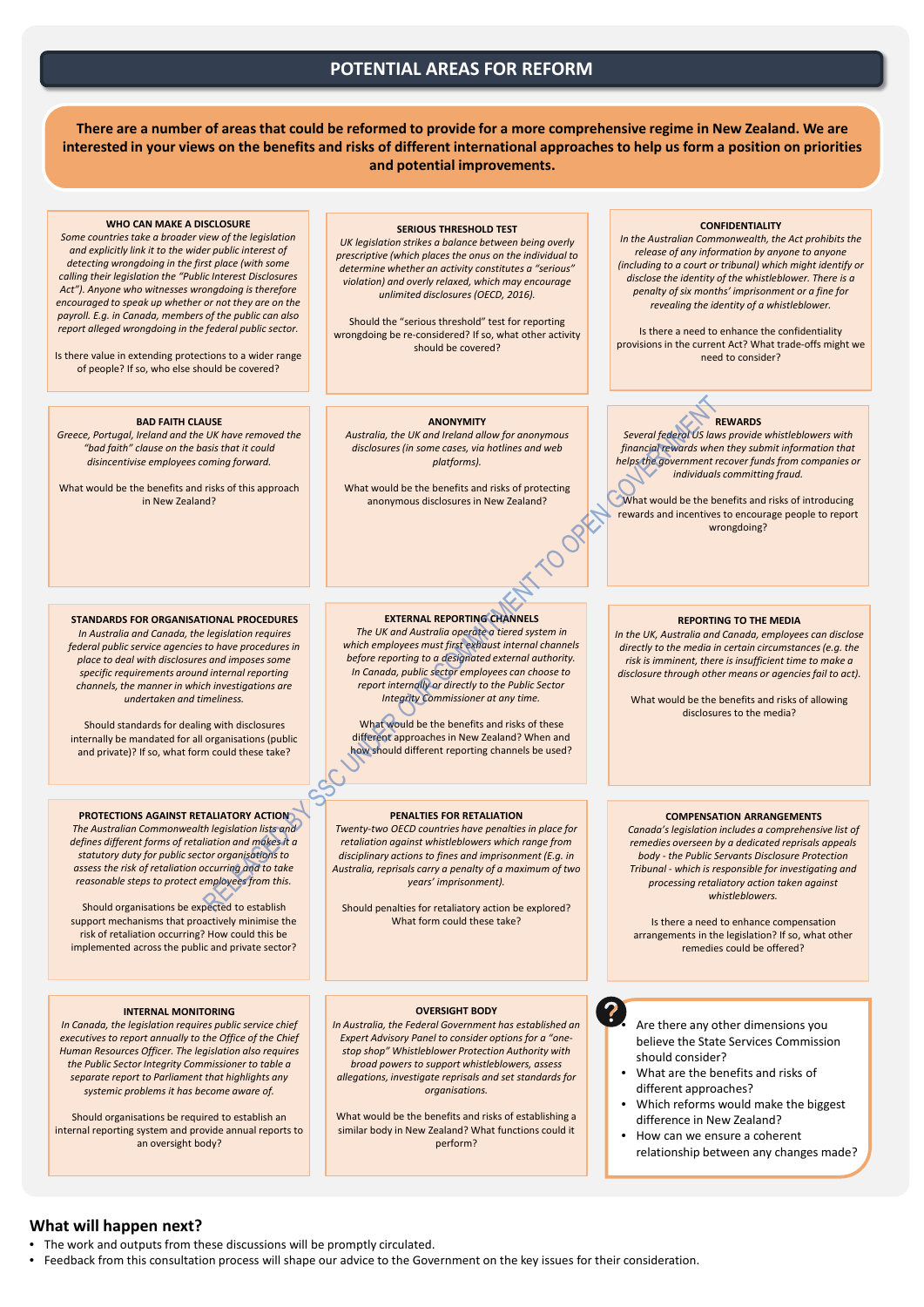## **PROTECTED DISCLOSURES** *RECOMMENDED AREAS FOR REFORM*

**NEXT STEPS**

NEXT STEPS

We would like to talk to you about the seven key areas that could be strengthened in the legislation. There are choices around where we should focus our efforts to deliver desired improvements to the regime. Based on your feedback, we will develop detailed options for change under each area to inform a draft Cabinet paper and public consultation document.